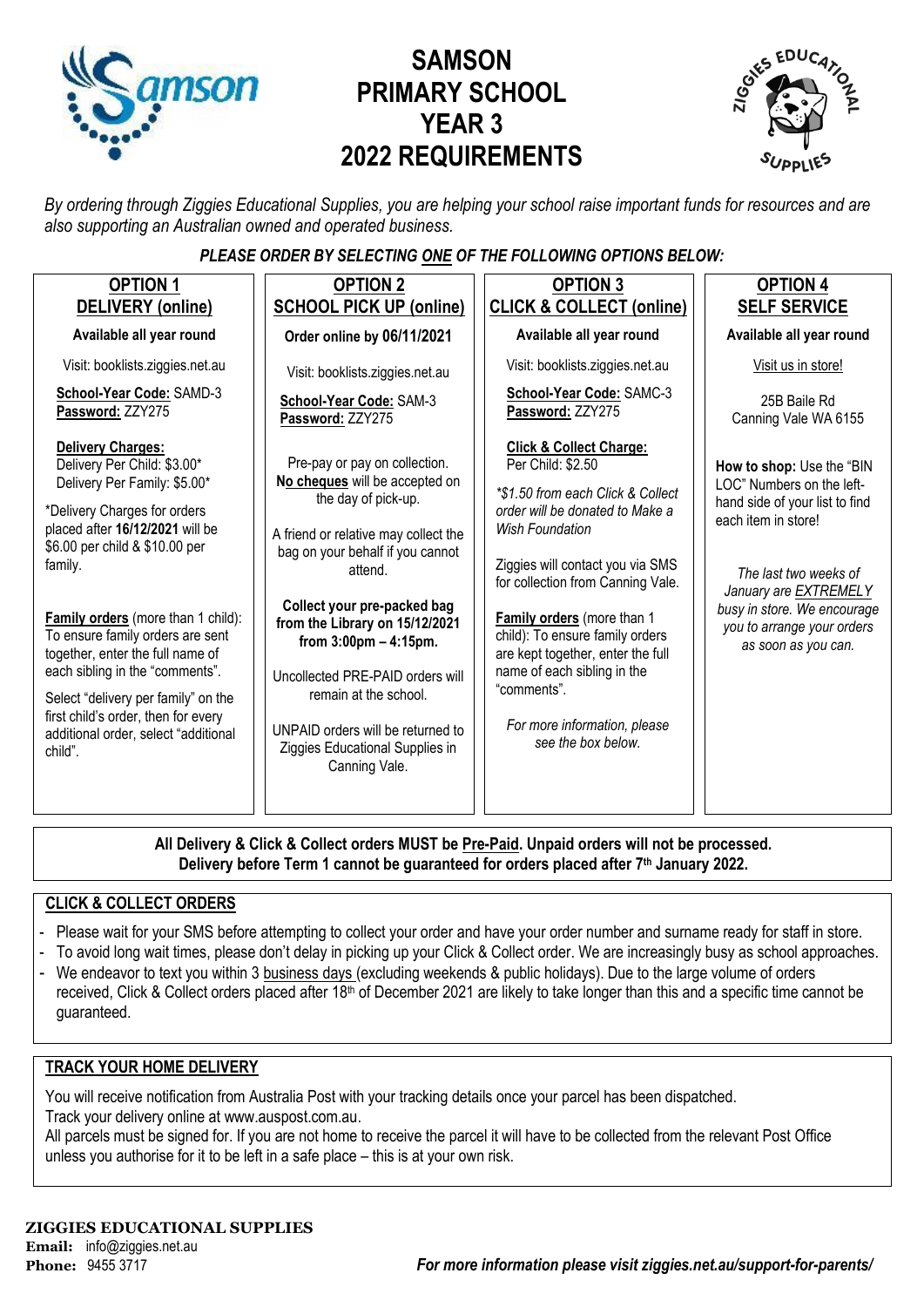

### **MISSING ITEMS**

Please ensure that you open your parcel and check your order as soon as you receive it. If you have any items missing from your pack that are not listed as being on back order, PLEASE NOTIFY US WITHIN 14 DAYS OF RECEIVING your order by emailing info@ziggies.net.au.

*Any claims made after this date will not be accepted.*

### **REFUNDS**

- Refunds will be granted for textbooks/workbooks on your Requirements List that are in **PERFECT** condition up to the **14th February 2022** or **14 days from date of purchase** (whichever is the latter). PERFECT condition = still wrapped in packaging, no name written on, no bent corners, no book covering.
- **NO REFUNDS WILL BE GIVEN FOR DIGITAL PRODUCTS.**
- Ziggies will gladly refund or exchange any items deemed faulty from the manufacturer.
- **NO REFUNDS WILL BE ISSUED FOR ITEMS MARKED WITH A #, THESE ITEMS ARE FIRM SALE.**

**Please note: A refund or exchange cannot be given if the receipt is not presented.**

| <b>Store Trading Hours:</b>                                                                                                                                                                       |                                                                                                                                                  | <b>Store locations:</b>                                                                                                                                |  |  |
|---------------------------------------------------------------------------------------------------------------------------------------------------------------------------------------------------|--------------------------------------------------------------------------------------------------------------------------------------------------|--------------------------------------------------------------------------------------------------------------------------------------------------------|--|--|
| Mon - Fri                                                                                                                                                                                         | $9:00am - 5:00pm$                                                                                                                                | 25B Baile Rd<br>❖<br>Canning Vale WA 6155                                                                                                              |  |  |
| Saturday                                                                                                                                                                                          | $9:00am - 1:00pm$                                                                                                                                |                                                                                                                                                        |  |  |
| <b>Extended hours:</b><br>Sat 8 <sup>th</sup> Jan<br>Sat 15 <sup>th</sup> Jan                                                                                                                     | $9:00$ am $-3:00$ pm<br>$9:00am - 3:00pm$                                                                                                        | <b>Parking:</b> Please be aware that there is limited parking in the<br>last two weeks of January. Please be respectful of<br>neighbouring businesses. |  |  |
| Sat 22 <sup>nd</sup> Jan<br>Thurs 27 <sup>th</sup> Jan<br>Fri 28 <sup>th</sup> Jan<br>Sat 29 <sup>th</sup> Jan<br>Sun 30 <sup>th</sup> Jan<br>Mon 31 <sup>st</sup> Jan<br>Sat 5 <sup>th</sup> Feb | $9:00am - 5:00pm$<br>$8:00am - 6:00pm$<br>$8:00am - 6:00pm$<br>$9:00am - 5:00pm$<br>$11:00am - 4:00pm$<br>$8:00am - 6:00pm$<br>$9:00am - 3:00pm$ | To avoid parking issues, we strongly encourage you to visit<br>our store earlier or select the delivery option.                                        |  |  |
| * Christmas Eve (24th Dec) 9:00am-3:00pm<br>* Closed all public holidays (i.e. Christmas Day,<br>Boxing Day, New Year's Day, Australia Day etc.)                                                  |                                                                                                                                                  |                                                                                                                                                        |  |  |

### **Covid-19**

Due to the current situation with Covid-19, we will be monitoring and restricting (if necessary) the number of customers in store for the safety of our customers and staff. If you are visiting our stores in the last 2 weeks of January, please be aware that you may need to wait in line to enter our stores for self-service, so please limit the number of family members you bring with you. We highly recommend that you visit before this time. All customers will be required to sign in using the Safe WA App or the manual register.

### **Plastic Bags**

We encourage you to bring re-usable bags into store if doing self-service. Re-usable plastic and fabric bags will be available to purchase if required.

### **Parents to Supply**

1x Boxes of Tissues (200s) 1x Homework Satchel (available from P&C Uniform Shop) 1x Library Bag 1x Art Shirt

**ZIGGIES EDUCATIONAL SUPPLIES Email:** info@ziggies.net.au